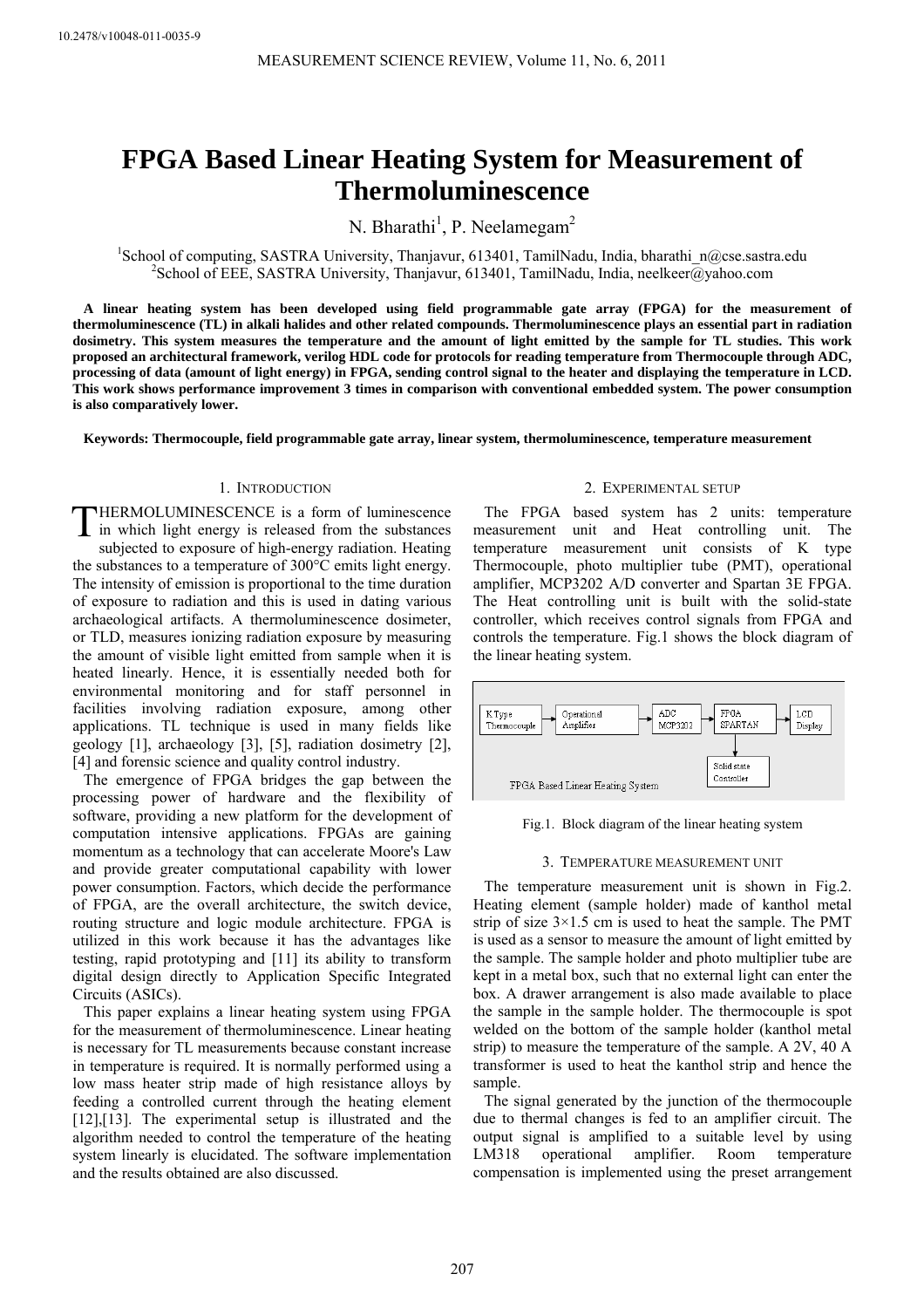R6. The amplified signal is sent to ADC MCP3202 to convert it into digital data. MCP3202 [6] is a successive approximation 12-bit Analog-to-Digital (A/D) Converter with on-board sample and hold circuitry. It converts the measured analog signal into digital value. Communication with the device is done using a simple [4], [6] serial interface compatible with the SPI protocol. The device is capable of sample rates of up to 50 ksps. It operates over a broad voltage range (2.7V - 5.5V). The Spartan 3E FPGA issues a chip select and signal to Din pin and to read data serially through Dout pin. A semiconductor temperature sensor AD590 is used to simulate a reference junction and photo multiplier circuit to measure the light intensity, which is emitted from the sample [9] and light intensity, is read by the FPGA.



Fig.2. Temperature measurement unit

### 4. HEAT-CONTROLLING UNIT

The heat-controlling unit is used to control the power supplied to the heater. The circuit diagram for the heat control system is shown in Fig.3. The process of controlling requires a control signal from the FPGA. To issue a control signal, the FPGA needs measured temperature from the thermocouple and the actual temperature value. The actual temperature is obtained in 2 ways. One way is to store it in a look up table. A look up table is maintained in the FPGA for processing. The actual temperature data, which is needed for the linear heating system, is stored in that look up table. The other way [7] is to calculate linearly increased temperature using the temperature-time parameters:

# $AT = T_0 + \alpha t$ .

The actual temperature value is stored or calculated by increasing the temperature value with time. Depending upon the difference in measured temperature and actual temperature, the FPGA will send the control signal to the triac through optocouple MOC 3041. If the actual temperature is greater than the measured temperature, then 'on' signal is issued to the heater and if the actual temperature is lesser than the measured temperature, then 'off' signal is issued. A two-row 16 characters LCD display from Hitachi is interfaced with the FPGA through the buffer HD74HC244 to allow user communications and to display

the temperature. FPGA sends the control and data signals to enable and display the data, respectively. The interfacing and conversion mechanism is implemented to display the desired characters on the LCD display.



Fig.3. Circuit diagram of FPGA based linear heating system

#### 5. SOFTWARE IMPLEMENTATION

Software is developed in verilog HDL, to activate MCP3202 ADC using chip select signal form the FPGA, to initialize the LCD display, to read heating rate (HR) and maximum temperature (MAXT) using control buttons, selection of temperature or light intensity, to start ADC conversion, to check end of conversion, to read data from ADC, to measure the temperature of the sample and light emitted by the sample, to control linear heating, data computation for acquired data, storage of data for temperature and light intensity, issuing control signal from the FPGA to control the heating system, switching OFF the heater when the maximum temperature is reached. TL data are collected each time the LCD display is updated. Temperature against time and TL against temperature points are stored at the same time. The free ISE/WebPack CAD software from Xilinx is used for simulation and also to create bit files from verilog source code. Digilent's PCbased program called Adept is used to configure the FPGA with any suitable bit file stored on the computer. Adept uses a USB cable to transfer a selected bit file from the PC to the FPGA board.

*Algorithm:* 

Step 1: Initialize LCD display.

Step 2: Read the maximum temperature (MAXT) and the heating rate (HR).

- Step 3: Load the calibration table for linear temperature.
- Step 4: Send start signal to ADC.
- Step 5: Select thermocouple channel (CH0).
- Step 6: Read the sample temperature (MT).
- Step 7: Output temperature (MT) in LCD.
- Step 8: Call Decision (MT, AT, MAXT) for linearity.
- Step 9: Send the control signal to the heater.

Step 10: Select PMT channel (CH1) and measure light intensity.

Step 11: Wait for time delay.

Step 12: Go to step 4.

- Decision (MT, AT, MAXT)
- Step 1: If  $(MT > = AT)$  then return 'off' signal.
- Step 2: If  $(MT < AT)$  then return 'on' signal.
- Step 3: If  $(MAXT \le MT)$  stop.